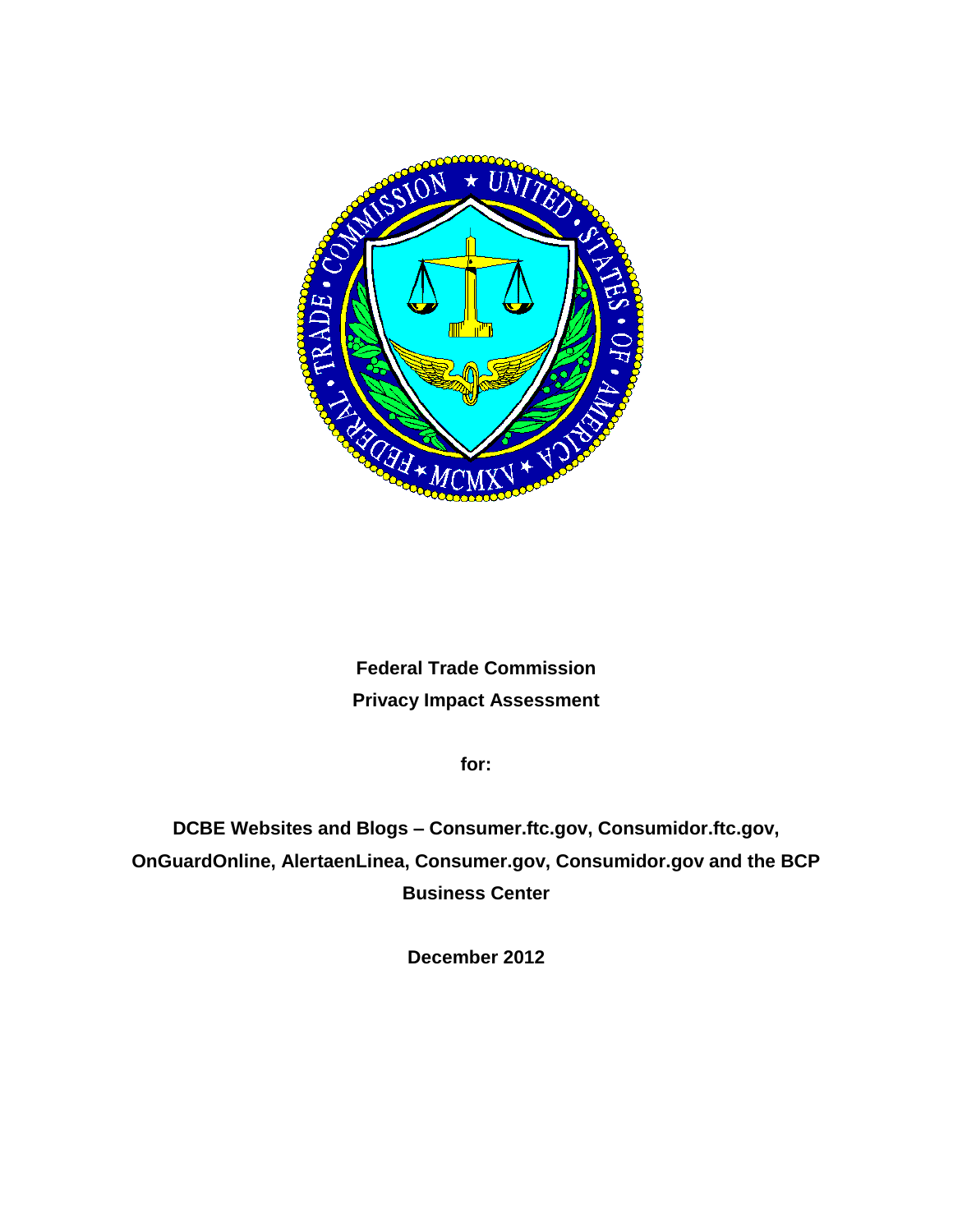#### **1 SYSTEM OVERVIEW**

The Federal Trade Commission's Division of Consumer and Business Education (DCBE) developed the websites **Consumer.ftc.gov** and **consumidor.ftc.gov** to help consumers understand their rights in the marketplace and avoid frauds and scams; **OnGuardOnline** [\(OnGuardOnline.gov\)](http://www.onguardonline.gov/) and **AlertaenLínea** [\(AlertaenLínea.gov\)](http://www.alertaenlínea.gov/) to help consumers be on guard against internet fraud, secure their computers, and protect their personal information; **Consumer.gov** and **Consumidor.gov** to give consumers information in a simple and direct style; and the **BCP Business Center** (business.ftc.gov) to provide information to help companies comply with the law. The sites include: articles; downloadable video, audio and game files; tutorials; blogs; and RSS feeds. (No data is collected from users who download audio or video files or subscribe to an RSS feed.)

These sites and blogs were developed using the content management system (CMS) Drupal. The CMS enables authorized FTC staff to electronically administer (e.g., upload, revise, delete) the content of these sites (e.g., articles, video, blog comments). This Privacy Impact Assessment (PIA) is an analysis of how information is handled by the CMS: (i) to ensure handling conforms to applicable legal, regulatory, and policy requirements regarding privacy, (ii) to determine the risks and effects of collecting, maintaining and disseminating information in identifiable form in an electronic information system, and (iii) to examine and evaluate protections and alternative processes for handling information to mitigate potential privacy risks. The sites and blogs are hosted on the FTC's Public WEB Hosting General Support System (GSS), which has been authorized to process at the moderate level using National Institute of Standards and Technology (NIST), Office of Management and Budget (OMB), and Department of Homeland Security (DHS) guidance.

In addition to viewing, downloading, and commenting, visitors to the CMS-managed sites can sign up for email alerts, through a commercial e-mail subscription service (GovDelivery) or share information from these sites with others using an application (app) (AddThis). AddThis is covered by this PIA, while GovDelivery is covered by its own Privacy Impact Assessment. See [GovDelivery Communications Management System Privacy Impact](http://www.ftc.gov/os/2010/08/1008govdelivery.pdf)  [Assessment.](http://www.ftc.gov/os/2010/08/1008govdelivery.pdf)

Visitors to the sites can contact the FTC by clicking on a link to a generic FTC email address on a "Contact Us" or "Help for You" page.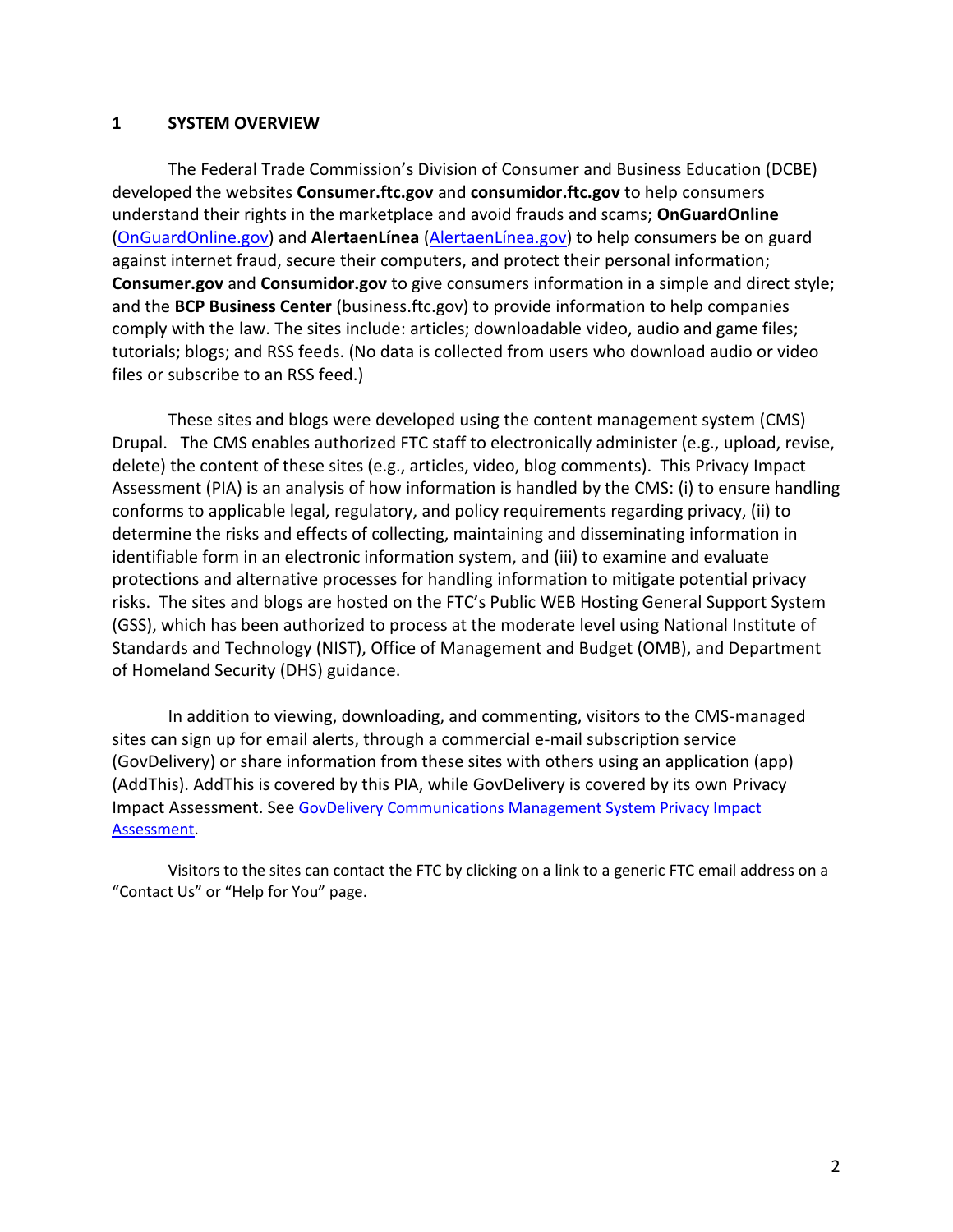#### **2 INFORMATION COLLECTED AND STORED WITHIN THE SYSTEM**

# **2.1 What information is to be collected, used, disseminated, or maintained by the system?**

Blog users who submit a comment will provide their comment and a self-selected username. The blog commenting policy advises users who choose to comment to not include personal information in their comments.

The CMS collects usernames and passwords from FTC administrators who login to manage content.

The web hosting provider's servers collect the following information: IP address, date and time of visit, referrer, entry page, exit page, browser, and operating system.

Visitors who click on a link to email FTC staff will open an email in the users' own email client. Their email address and the content of the emails they send to the FTC are not stored on the site or server, but both are maintained and used within the FTC email system.

#### **2.2 What are the sources of the information in the system?**

Users voluntarily submit comments to the blogs. Users may voluntarily email FTC by clicking on the email link.

FTC administrator login credentials are submitted by staff who post blog entries, moderate blog comments, or manage website content.

The web servers automatically collect log information from visitors to the sites as described in Section 2.1.

## **2.3 Why is the information being collected, used, disseminated, or maintained?**

Blog comments (and email communications) allow FTC employees and our federal partners to interact with consumers, answer questions and share ideas, and help develop an online community that promotes online safety and security and fraud prevention.

A username is required to verify that a real person is submitting the comment. This reduces the amount of comment spam received.

FTC moderators' usernames and passwords are collected to ensure that only authorized staff are able to post blog entries, moderate blog comments, or manage website content.

Web log files are collected to analyze overall traffic to the sites and better serve visitors.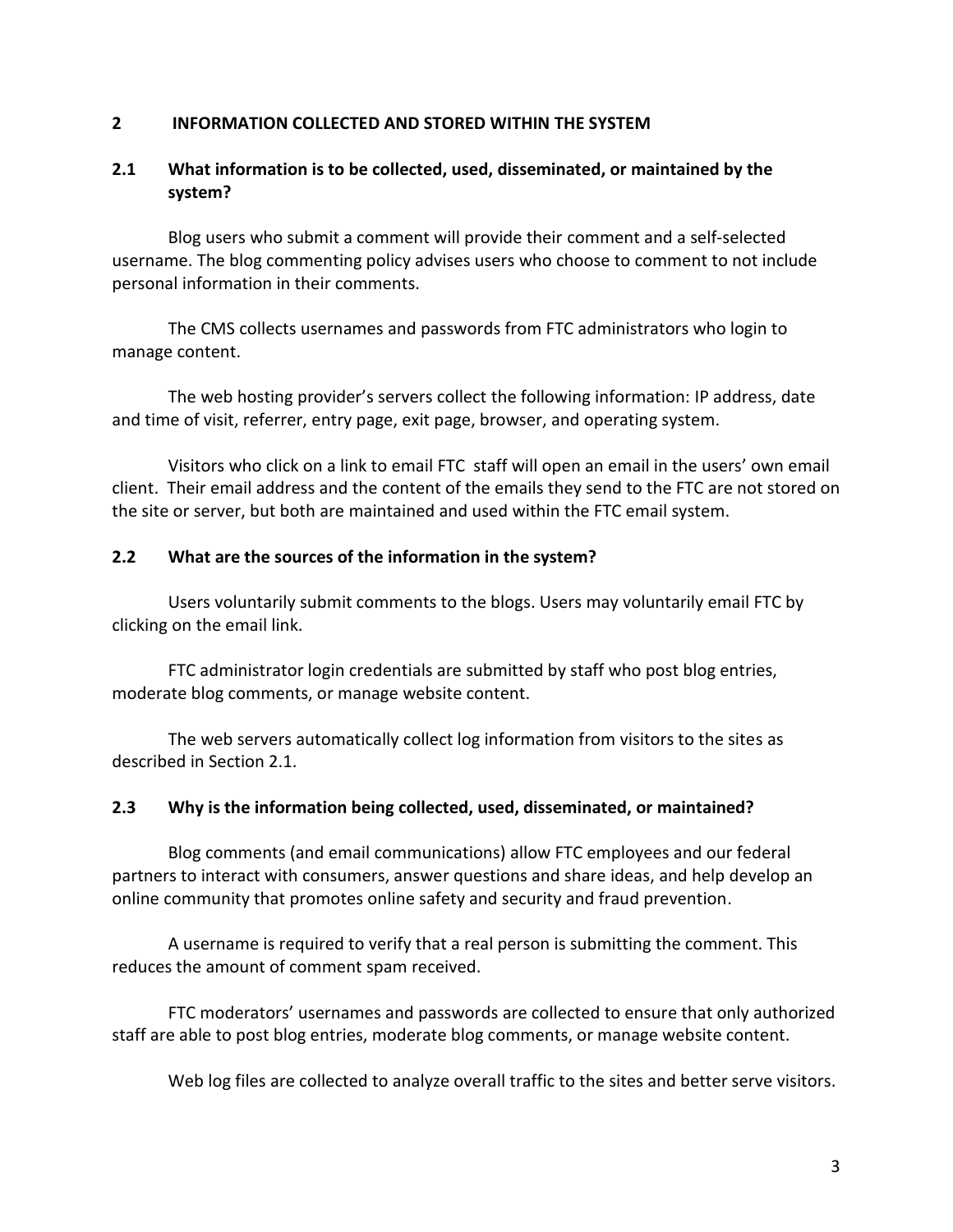#### **2.4 How is the information collected?**

Users who want to leave a comment do so by using the online comment form available at the bottom of each blog post. Users do not register at the blog site and must complete the form each time they submit a comment.

Users who choose to email can do so by clicking on a link. FTC staff monitor the mailboxes and respond to emailed questions or comments.

FTC administrators' usernames and passwords are collected through a secure login screen.

Web log files are collected automatically.

#### **2.5 How will the information be checked for accuracy and timeliness?**

Blog comments are not checked for accuracy or timeliness but will be reviewed by FTC moderators before they are posted. Any comments that are off-topic, contain personally identifiable information, include misinformation, use offensive language, or promote a commercial product or non-Federal website will not be posted. Users who discover errors in their comments after they are posted may contact FTC moderators and request that their comments be removed.

FTC administrator login credentials are verified by the CMS software. Administrators are required to change their password every 60 days.

# **2.6 Is the system using technologies in ways that the FTC has not previously employed (e.g., monitoring software, Smart Cards, etc.)? If so, how does the use of this technology affect individuals' privacy?**

No. The Drupal content management system and AddThis share function both have been used in the BCP Business site [\(business.ftc.gov\)](http://www.business.ftc.gov/) since 2010. Consumer.ftc.gov, consumidor.ftc.gov, OnGuardOnline.gov and AlertaEnLinea.gov also use AddThis.

AddThis is an online sharing service. To share a link or information, visitors to the FTC site clicks on the AddThis icon. AddThis displays a menu of third-party sites or services that the user can select and use for sharing FTC content with others (e.g., Facebook, MySpace, LinkedIn, Twitter, etc.). After the user makes a selection, a new browser window will open up and the user will log into the selected site or service with his or her user name and password for that site or service. Once logged in, the FTC content that the user wants to share or save will be "pre-populated" (e.g., in a draft email message screen) on the selected site or service and the user can share or save the link there. After sharing or saving the FTC content, the new browser window will close, the user will exit the sharing site or service, and the user will go back to browsing the FTC's site.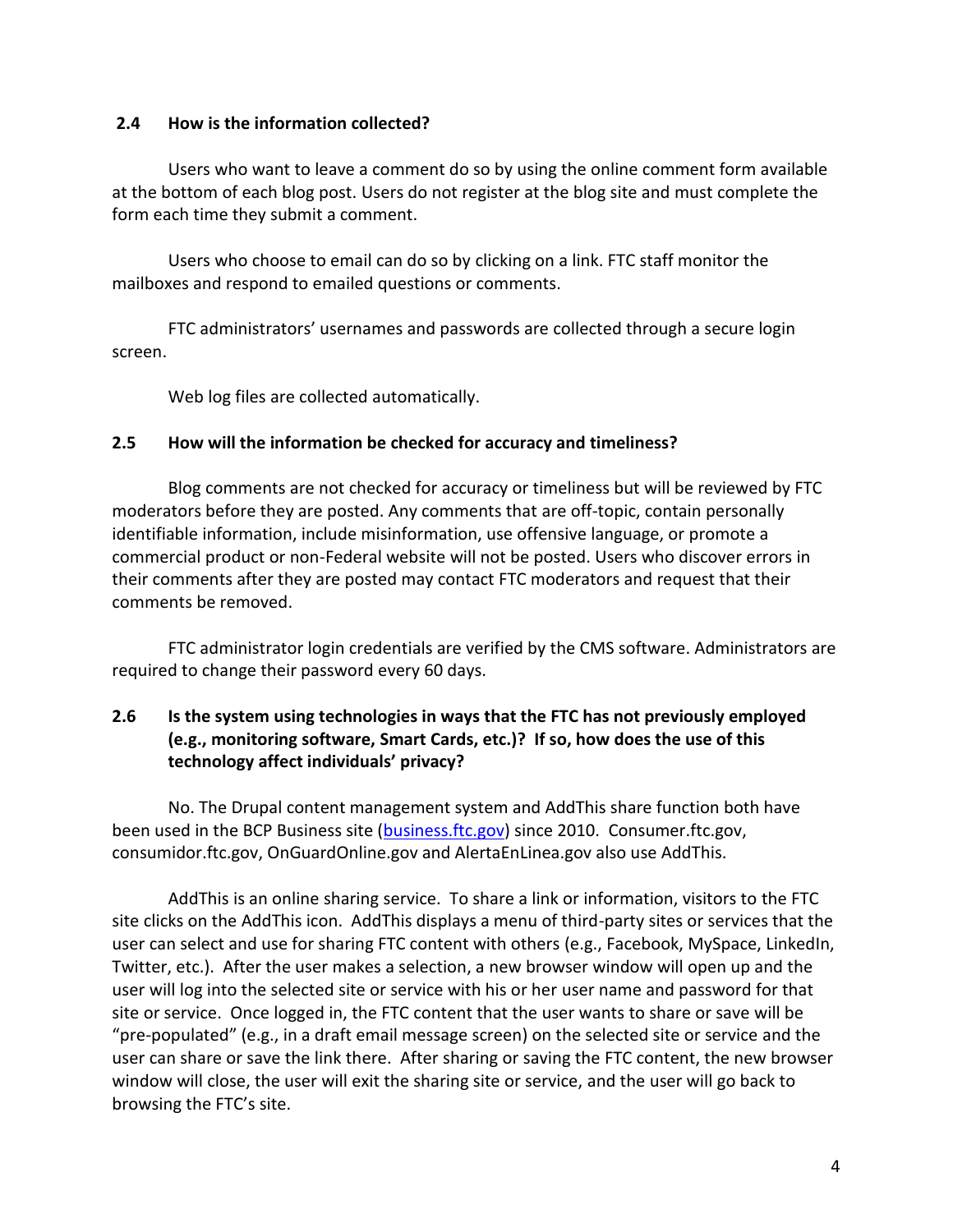If visitors choose to share FTC site content through the AddThis email functionality, the service(s) or site(s) they are using will require them to provide their email address and the email address(es) of the recipient(s), so the email can be delivered through those services or sites. They also will have the option to include a message to recipients, with the shared content. AddThis does not maintain, merge, or otherwise combine email addresses or messages with any non-personally identifiable information they may collect. The FTC does not have access to the log-in credentials, email addresses, or messages sent by site visitors who use AddThis to share FTC content. AddThis does not use this information to deliver targeted advertising in connection with any FTC website or blog.

AddThis provides the FTC with aggregate level data about how visitors use the service. These reports tell us:

- how many times our content is shared,
- what content is shared,
- what services are being used to share our content, and
- usage by country.

The General Services Administration negotiated an [amendment](https://forum.webcontent.gov/resource/resmgr/terms_of_service_w_socmed/addthistos_4.30.09_final_uns.pdf) to the AddThis terms of service applicable to U.S. government agencies. In accordance with these amended terms, , AddThis will not use cookies, web beacons, or other persistent tracking technology that could collect user information from the Business Center, OnGuard Online, and Alerta en Linea websites because they all reside on a .gov domain.

Though AddThis will not use cookies on the FTC's sites, the third-party services available through AddThis (e.g., Facebook, Twitter, MySpace, etc.) often use both session and persistent cookies. Site visitors who choose to share content through these third-party services may be providing such services or other non-government parties access to their personal information and may have cookies placed on their computers.

## **2.7 What law or regulation permits the collection of this information?**

The FTC Act authorizes the FTC to prevent unfair and deceptive acts and practices in interstate commerce and, in furtherance of this mission, to gather, compile, and make information available in the public interest.

## **2.8 Considering the type of information collected and sources of collection, what privacy risks were identified and how were these risks mitigated?**

The privacy risks identified are the risk that users will include personally identifiable information (PII) about themselves or others in their comments and the risk that those without authorization will access the website content or blog comments.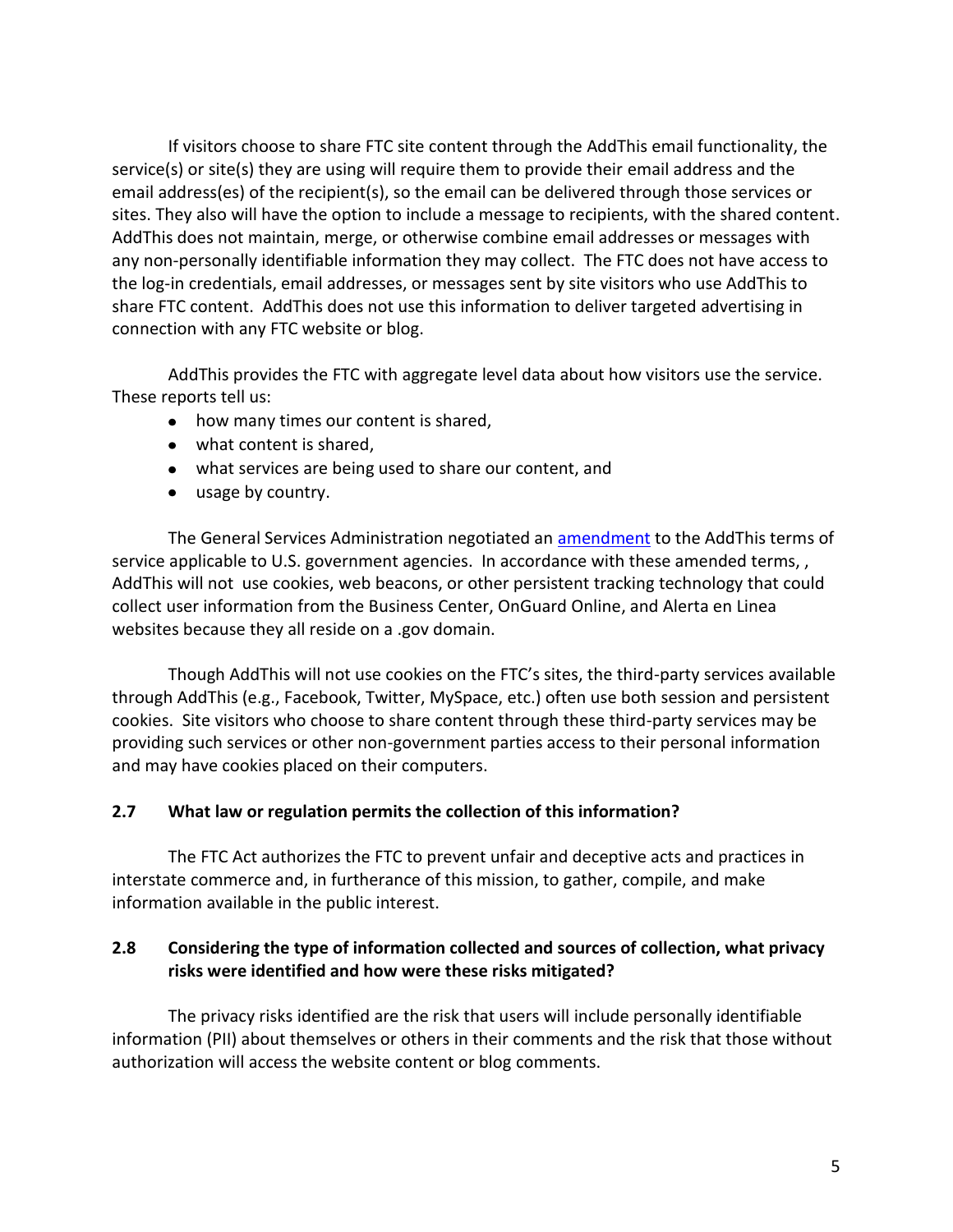The former risk is mitigated by posting the commenting policy near the comment form to remind users not to share PII. In addition, DCBE's internal guidelines require review of all comments before they are posted for public view, and comments with PII will not be posted. If there is any question about whether the individual intended to post contact information, the FTC administrator will contact the individual before posting the comment.

The risk of unauthorized access is mitigated by having only a small number of FTC employees with login credentials and password protected access to the CMS, and by requiring users to change their password every 60 days.

#### **3 USE AND ACCESS TO DATA IN THE SYSTEM**

#### **3.1 Describe how information in the system will or may be used.**

Comments that are posted (and emails that are received) enhance DCBE's ability to have a dialogue with people interested in consumer protection news and tips. Comments also will allow communication between readers who choose to comment.

FTC administrators' usernames and passwords are collected to provide access to the CMS to post blog entries, moderate blog comments, or manage website content.

Web log files are collected to analyze overall traffic to the site and better serve visitors.

#### **3.2 Which internal entities will have access to the information?**

If user comments are approved by FTC moderators, they will be publicly viewable on the blog. A limited number of FTC staff will monitor the email accounts.

A limited number of FTC administrators selected by DCBE management will have access to the CMS to post blog entries, moderate blog comments, or manage website content.

A limited number of DCBE staff who provide internal reports on visits to DCBE-managed websites will have access to the web log information.

#### **3.3 Which external entities will have access to the information?**

A limited number of staff from Fleishman Hillard, a communications firm contracted by the FTC to help develop and maintain these websites and blogs, will have access to the database and the information stored there. All contract staff who have access to this information have signed a non-disclosure agreement.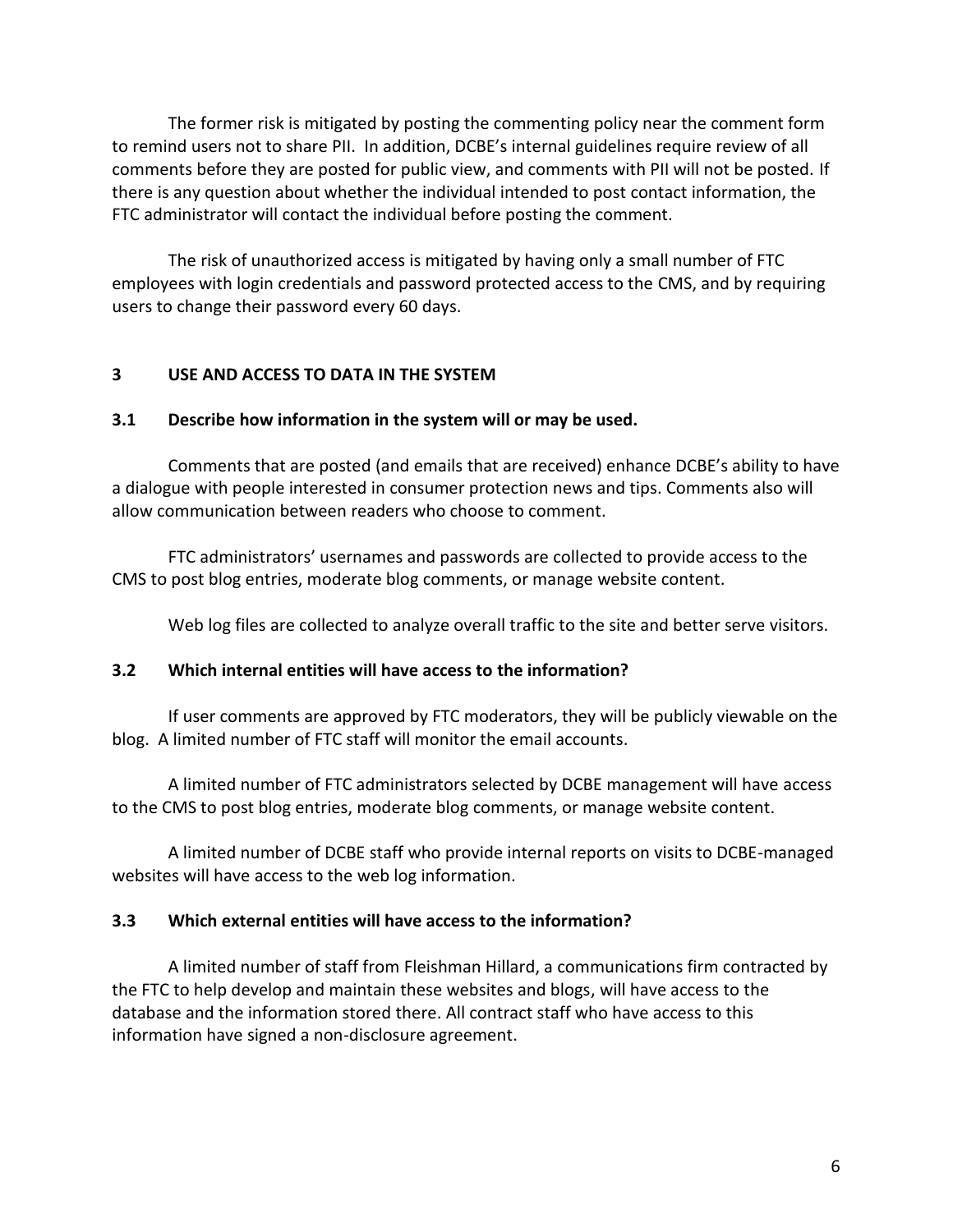#### **4 NOTICE AND ACCESS FOR INDIVIDUALS**

# **4.1 How will individuals be informed about what information is collected, and how is this information used and disclosed?**

The blog links to the FTC's privacy policy and contains an appropriate Privacy Act statement on the blog comment form explaining the authority, purpose, and uses of the information collected by the blog. The commenting policy clearly informs users that the comments will be made public and that comments should not include personally identifiable information.

#### **4.2 Do individuals have the opportunity and/or right to decline to provide information?**

Posting a comment in response to an article is voluntary. A user who chooses to post a comment must provide a self-selected username. Sending an email to an FTC account also is voluntary.

All site visitors agree to the automatic collection of web log information, as described in the FTC privacy policy.

## **4.3 Do individuals have the right to consent to particular uses of the information? If so, how would an individual exercise this right?**

Users who choose to submit comments agree to make their comments public, subject to moderator approval.

All site visitors agree to the automatic collection of web log information, as described in the FTC privacy policy.

## **4.4 What are the procedures that allow individuals to gain access to their own information?**

Users can see their comments once they are approved and posted to the blog. Users also can contact FTC site administrators by using the contact information on the site.

Individuals who seek access to nonpublic records, if any, collected by the blog about themselves must submit such a request in writing to the FTC's Office of General Counsel, under the agency's Privacy Act access procedures.

# **4.5 Discuss the privacy risks associated with the process of providing individuals access to their own records and how those risks are mitigated.**

There are no identifiable risks in providing individuals with access to their blog comments, since individuals are informed that their comments will be made publicly available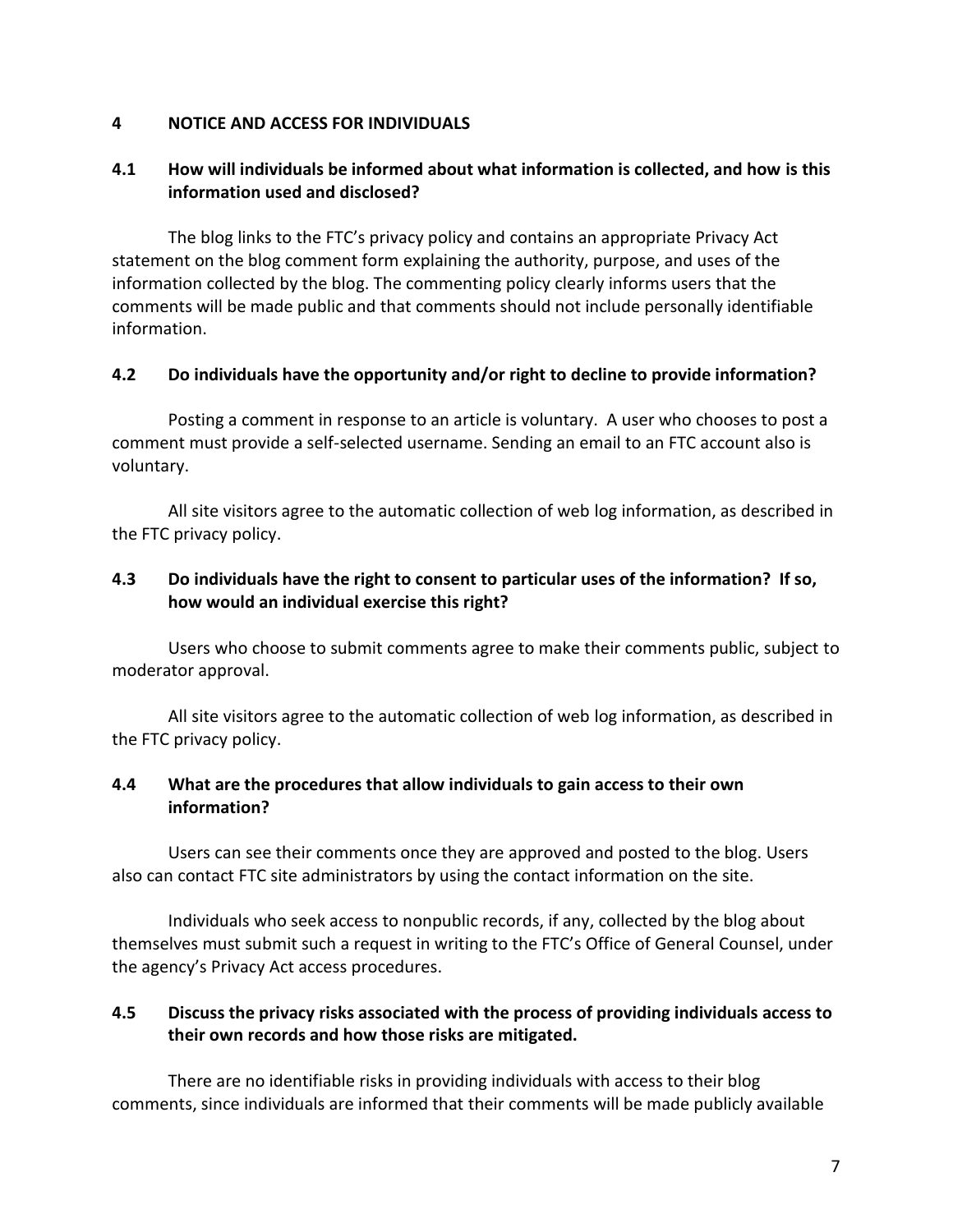on the blog and will not be treated as confidential. The blogs are not configured to allow external users or other members of the public to gain access to any nonpublic information collected by the blog on individuals, and any requests by individuals for access to such information about themselves requires a formal written Privacy Act request, as noted in Section 4.4. See Section 6 for information regarding security measures.

# **5 WEB SITE PRIVACY ISSUES**

# **5.1 Describe any tracking technology used by the Web site and whether the technology is persistent or temporary (e.g., session cookie, persistent cookie, Web beacon).**

The sites use session cookies to enable visitors to post comments and to enable advanced features to load faster. OnGuardOnline.gov also uses session cookies in connection with an optional customer satisfaction survey.

The FTC administrator login screen uses a persistent cookie to encrypt and secure the information transmitted and to remember FTC administrators' passwords.

# **5.2 If a persistent tracking technology is used, ensure that the proper issues are addressed.**

FTC administrators understand that the persistent cookies for administrators are implemented to make it easier for them to gain access to the CMS. The risk is minimal because persistent cookies will only be placed on the computers of a limited number of FTC administrators, with their knowledge. The risk that the login information stored by these cookies on the administrators' computers could be used by unauthorized individuals is minimal because their computers are also secured by other physical, administrative, and technical controls (e.g., password protection). The risk for site administrators will be additionally mitigated by encrypting all of their communications over the site, as described in 5.3.

# **5.3 If personal information is collected through a Web site, page, or online form accessible through the Internet, is appropriate encryption used? If not, explain.**

Encryption will not be used for the public facing website and blog. The information in the system is submitted voluntarily and is closely moderated before being made public. It therefore poses a low risk to privacy and encryption is not necessary. Other security controls have been put in place, however, to minimize the risk of unauthorized alteration or deletion. See Section 6.

The FTC administrator login page is encrypted using https or Secure Sockets Layer (SSL) technology. The only personal information that will be collected from this part of the website (not including the names of authors of articles and blog posts) will be the site administrator's username and password at login.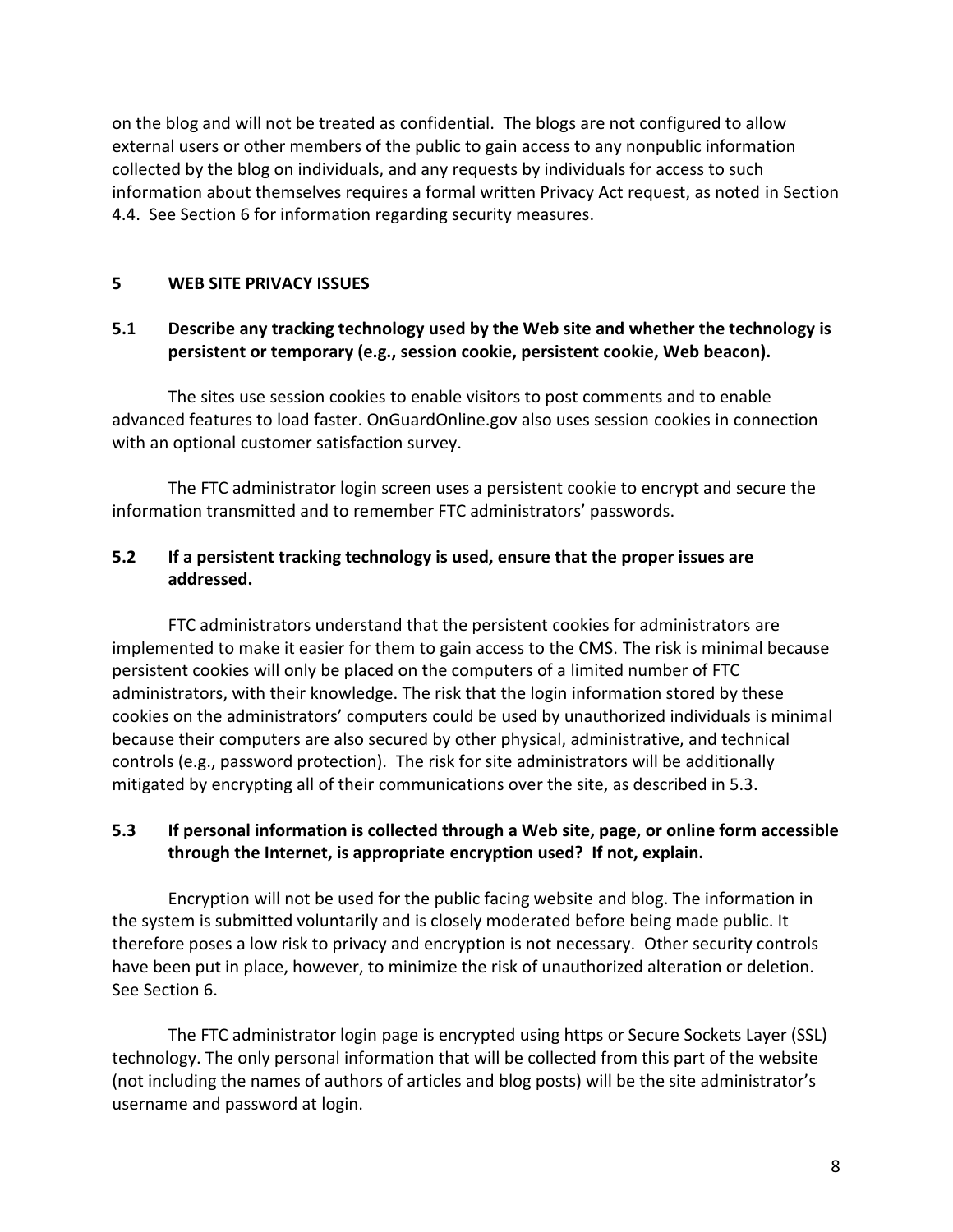#### **5.4 Explain how the public will be notified of the Privacy Policy.**

The websites and blogs include a link to the FTC's Privacy Policy in the footer and in other relevant places – when users are signing up for email updates or submitting blog comments. The blog comment form and email sign-up form also include a Privacy Act statement.

# **5.5 Considering any Web site or Internet issues, please describe any privacy risks identified and how they have been mitigated.**

See Section 2.8.

# **5.6 If the Web site will collect personal information from children under 13, or be directed at such children, explain how it will comply with the Children's Online Privacy Protection Act (COPPA).**

The websites and blogs are not intended to collect any information from children under 13 years of age. If it becomes clear that a user under 13 has posted a comment, the FTC administrator will delete the post. The FTC does not ask the age of users who sign up to receive email updates. These email addresses are never made public. For more information on the FTC's email updates service, see the [GovDelivery Communications Management System Privacy](http://www.ftc.gov/os/2010/08/1008govdelivery.pdf)  [Impact Assessment.](http://www.ftc.gov/os/2010/08/1008govdelivery.pdf)

## **6 Security of Information in the System**

## **6.1 Are all IT security requirements and procedures required by federal law being followed to ensure that information is appropriately secured?**

The FTC follows all applicable Federal Information Security Management Act (FISMA) requirements, ensuring that OnGuardOnline.gov AlertaenLinea, Consumer.gov, Consumidor.gov and business.ftc.gov are appropriately secured. These sites are hosted in the Public WEB Hosting General Support System (GSS), a data system that is categorized as "moderate" under Federal Information Processing Standard (FIPS) 199, Standards for Security Categorization of Federal Information and Information Systems.

In addition, as mandated by *[Office of Management and Budget \(OMB\) Memorandum M-](http://www.whitehouse.gov/sites/default/files/omb/memoranda/fy2008/m08-23.pdf)08-[23, Securing the Federal Government's Domain Name System \(DNS\) Infrastructure](http://www.whitehouse.gov/sites/default/files/omb/memoranda/fy2008/m08-23.pdf)*, the FTC has deployed Domain Name System Security (DNSSEC). This provides cryptographic protections to DNS communication exchanges, removing threats of DNS-based attacks and improving integrity and authenticity of information processed over the Internet.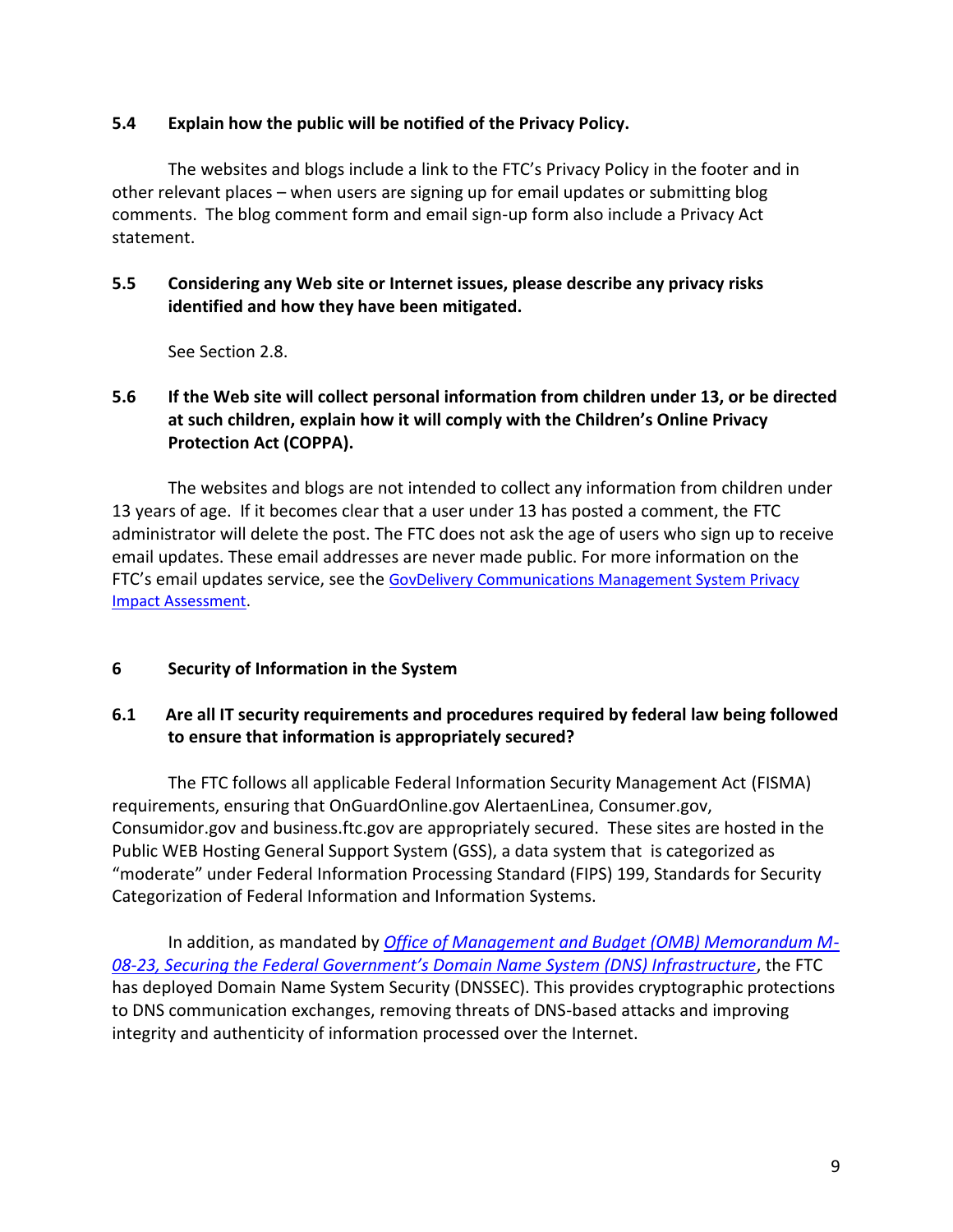# **6.2 Has a Certification & Accreditation (security control assessment and authorization) been completed for the system or systems supporting the program?**

These sites are maintained as part of the FTC's Public WEB Hosting General Support System (GSS), which has been authorized to process at the moderate level using National Institute of Standards and Technology (NIST), Office of Management and Budget (OMB), and Department of Homeland Security (DHS) guidance.

#### **6.3 Has a risk assessment been conducted on the system?**

A risk assessment was completed on the Public WEB Hosting General Support System (GSS) as part of the authorization. Appropriate security controls have been identified to minimize the risk associated with the system and such control have been implemented.

## **6.4 Does the project employ technology that may raise privacy concerns? If so, please discuss its implementation.**

Yes, and the FTC has addressed risks and vulnerabilities as described elsewhere in this document. *See*, *e.g.*, Section 2.8.

#### **6.5 What procedures are in place to determine which users may access the system and are they documented?**

**Drupal Web Files:** Only a small number of FTC contractors and staff have access to the Drupal install and other web files. These files are accessible via secure file transfer protocol (SFTP) and/or Secure Shell (SSH), with specific login credentials.

FTC contractors or staff will make any necessary updates to the website files through SFTP/SSH with a secure virtual private network (VPN) connection.

Therefore, in order to make changes to the web files, FTC contractors or staff need both the secure VPN login information, the SFTP, and optionally, the SSH login credentials for the Drupal site files.

**Web Hosting:** If a server-side change needs to be made, including taking the site down, a support ticket from the FTC's web hosting vendor is required. A small number of FTC staff and FTC contractors have credentials through the FTC's web hosting vendor which allow them to create and view support tickets. Support tickets also can be created by FTC's Office of the Chief Information Officer (OCIO) and the web hosting vendor.

When a support ticket is created, it has to pass through two tiers of approvers. The firstlevel approvers are OCIO operations staff or a DCBE assistant director, and the second-level approvers are the OCIO network security team. Support tickets are only created for server-side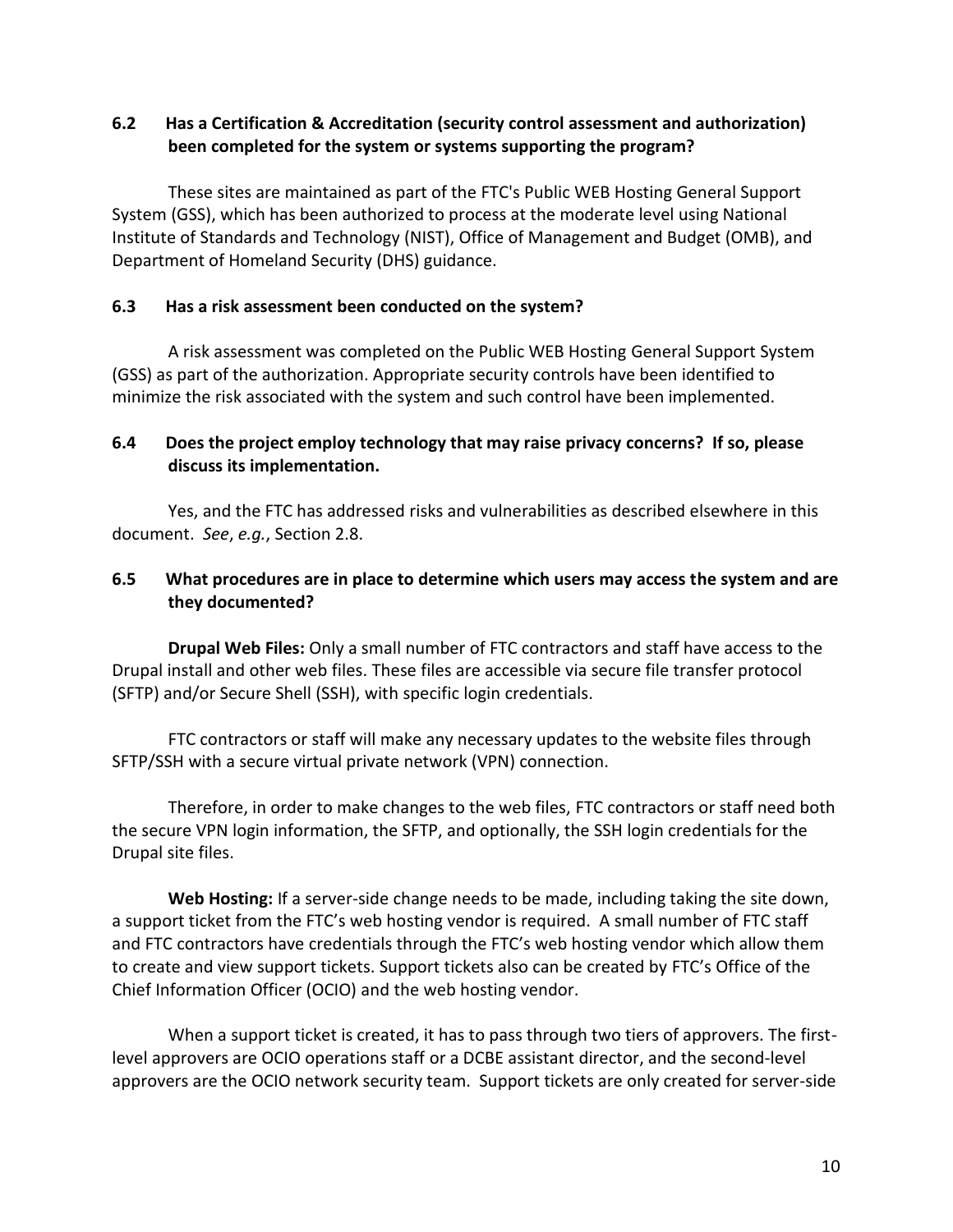issues and updates in the web hosting vendor's system and do not allow changes to the Drupal files themselves.

**Posting and Publishing Content:** A small number of FTC staff will have the ability to log into to the Drupal sites with a login and password.

These sites will be protected by limiting administrative access to the IP address ranges corresponding to the FTC and Fleishman Hillard (FH), and the entire backend will be secured via HTTPS. Future security developments may include use of a soft token module for log-in. Once logged in, authorized users will be able to create, modify, and delete content on the websites.

Authorizes users will have defined roles with access and control limited to the needs of their roles.

Each Drupal site will carry unique login credentials and user roles.

# **6.6 Describe what privacy training is provided to users either generally or specifically relevant to the program or system.**

All FTC employees and designated contractor personnel are required to complete computer security training and privacy awareness training annually. Interactive online training covers topics such as how to properly handle sensitive PII and other data, online threats, social engineering, and the physical security of documents.

Individuals with significant security responsibilities are required to undergo additional, specialized training, tailored to their respective responsibilities.

# **6.7 What auditing measures and technical safeguards are in place to prevent the misuse of data?**

Auditing measures and technical safeguards are in place commensurate with the National Institute of Standards and Technology (NIST) Recommended Security Controls for Federal Information Systems and Organizations Moderate-Impact Baseline Special Publication (SP) 800-53, Rev. 3. These controls include but are not limited to:

- Authenticator/Password Management Application and monitoring of initial distribution, composition, history, compromise, and change of default authenticators.
- Account Management Application and monitoring of account establishment, activation, modification, disabling, removal (including unnecessary/defunct accounts) and review.
- Access Enforcement Application and monitoring of access privileges.
- Least Privilege Access to data is limited to data necessary for specific user to perform his/her specific function..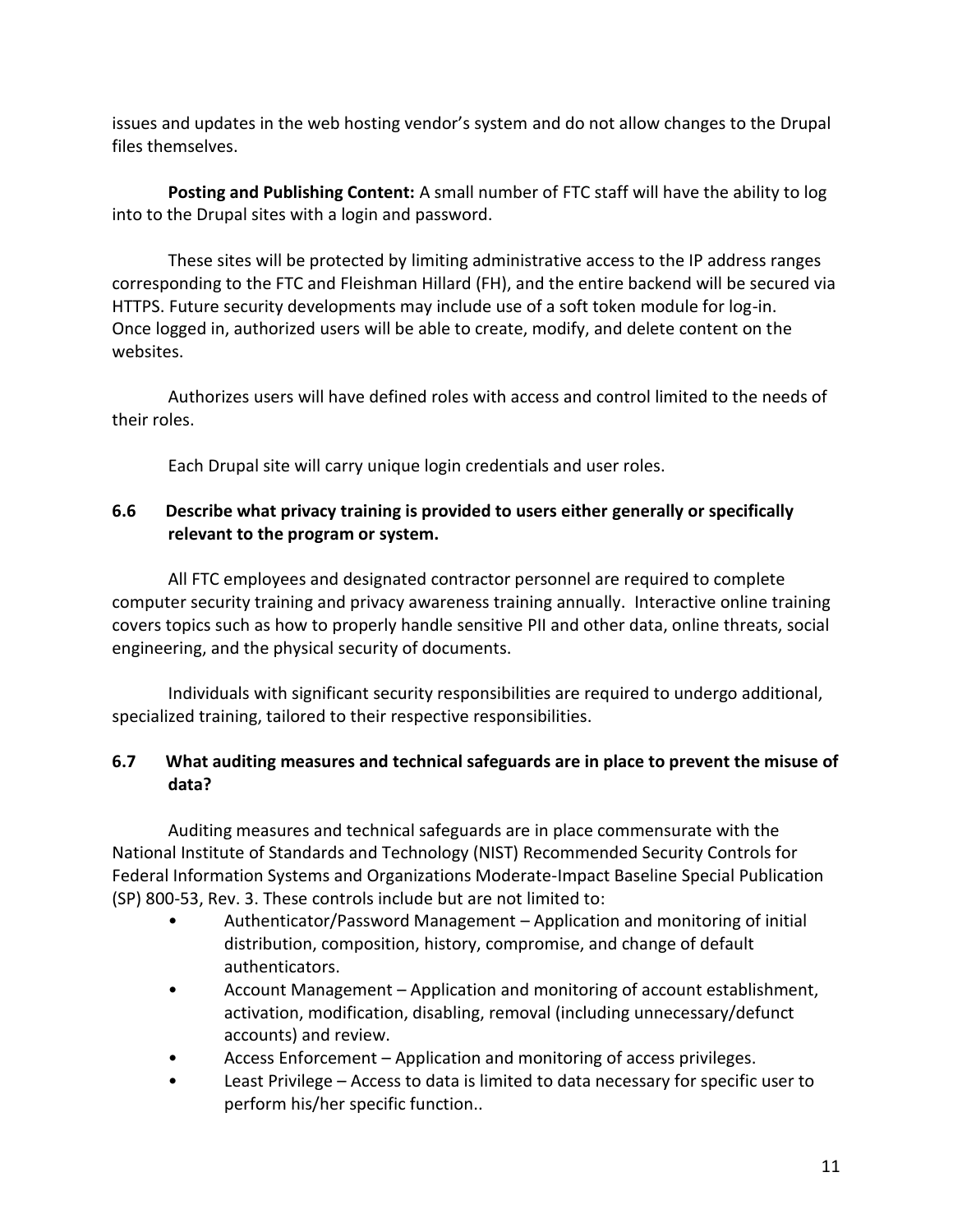- Unsuccessful Login Attempts System automatically locks administrator accounts when the maximum number of unsuccessful attempts is exceeded.
- Audit logs are reviewed for technical and administrative errors.

Privacy risks associated with unauthorized disclosure of information are mitigated through implementation of technical controls associated with need-to-know and least privilege, ensuring that users have no more privileges to data than required to affect their official duties. In addition, deterrent controls in the form of warning banners, rules of behavior, confidentiality agreements and auditing are in place. Procedures are in place to disable and delete user accounts at the end of use. Access to the server is password protected and access is granted on a very limited basis.

## **6.8 To whom should questions regarding the security of the system be addressed?**

Any questions regarding the security of the system should be directed to the FTC's Information Assurance Manager.

## **7 DATA RETENTION**

## **7.1 For what period of time will data collected by this system be maintained?**

The FTC has submitted to the National Archives and Records Administration (NARA) and NARA has approved a new comprehensive records retention schedule. The FTC will retain and dispose of data collected by the system, including blog comments and usernames, in accordance with the new schedule. Aggregate data about site visits will be kept indefinitely, but will not contain any personally identifiable information. Email that visitors to the sites send to FTC by clicking on the email link is generally deleted once FTC staff respond to the email.

## **7.2 What are the plans for destruction or disposal of the information?**

All records and other information that includes inputs, outputs, system documentation, and system content will be disposed in accordance with OMB, NARA and NIST regulations and guidelines.

## **7.3 Describe any privacy risks identified in the data retention and disposal of the information, and describe how these risks have been mitigated.**

 See Section 2.8 regarding privacy risks identified in data retention and how those risks have been mitigated. The data will be disposed of in a manner that makes it impossible to recover.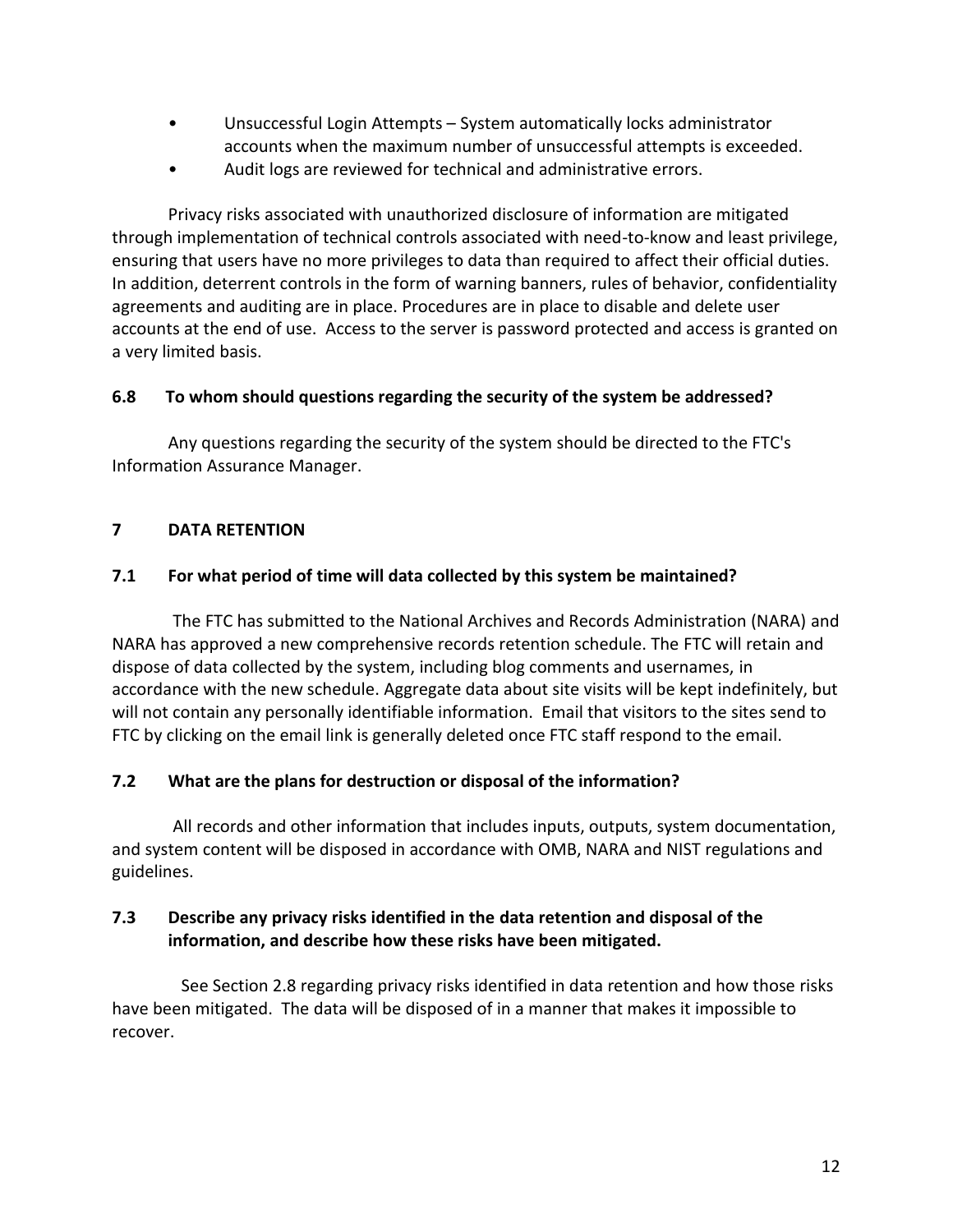## **8 PRIVACY ACT**

#### **8.1 Will the data in the system be retrieved by a personal identifier?**

No, unless a user chooses a user ID that is also a personal identifier within the meaning of the Privacy Act. The blogs are not indexed or otherwise configured to allow visitors or users to retrieve comments, usernames or other data by personal identifier.

#### **8.2 Is the system covered by an existing Privacy Act System of Records notice (SORN)?**

To the extent, if any, that information is about an individual and retrieved by a personal identifier of such individual, the electronic collection and storage of public comments is covered by existing Privacy Act System of Records notices. System I-6 covers those comments that will be posted publicly and System VII-3 covers user ID and access records. System I-1 would cover any nonpublic emails collected and maintained by the agency in its program records if they are retrieved by name or other personal identifier. See [http://www.ftc.gov/foia/listofpaysystems.shtm.](http://www.ftc.gov/foia/listofpaysystems.shtm)

In compliance with the Privacy Act, blog comment forms used to collect the information will contain the required notice of authority, purpose, routine uses, and that the collection is voluntary (Privacy Act statement).

## **9 PRIVACY POLICY**

## **9.1 Confirm that the collection, use, and disclosure of the information in this system has been reviewed to ensure consistency with the FTC's privacy policy.**

The collection, use, and disclosure of the information in this system has been reviewed to ensure consistency with the FTC privacy policy.